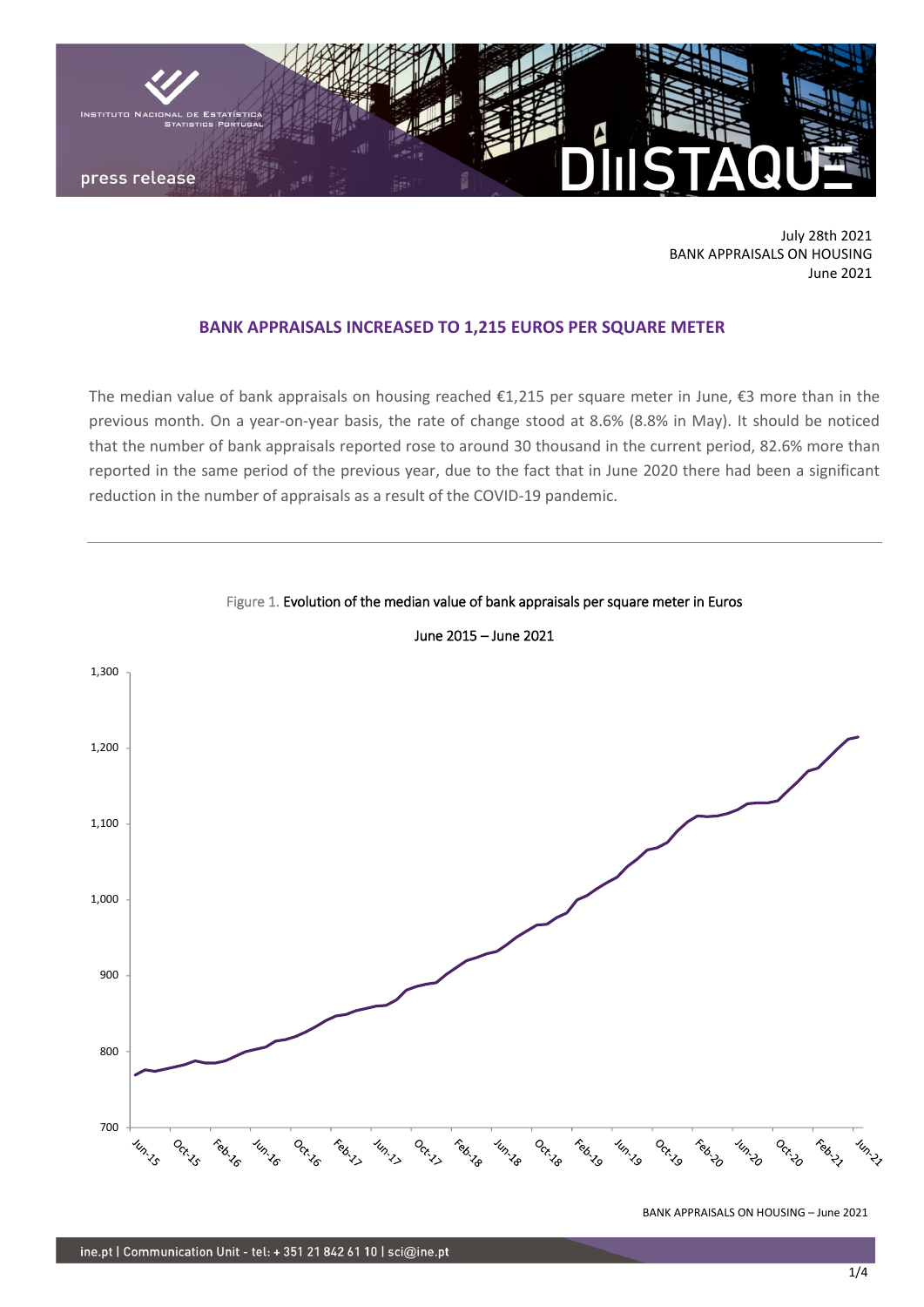

### BANK APPRAISALS ON HOUSING

|                                       | Portugal           |                                     |            | <b>NUTS II Regional breakdown</b> |                |                   |               |               |                |                                 |               |                |
|---------------------------------------|--------------------|-------------------------------------|------------|-----------------------------------|----------------|-------------------|---------------|---------------|----------------|---------------------------------|---------------|----------------|
| <b>Month</b>                          |                    |                                     |            | <b>Norte</b>                      |                |                   | Centro        |               |                | Área metropolitana de<br>Lisboa |               |                |
|                                       | All Dwellings      | <b>Apartments</b>                   | Houses     | All Dwellings                     | Apartments     | Houses            | All Dwellings | Apartments    | Houses         | All Dwellings                   | Apartments    | Houses         |
| <b>Jun-20</b>                         | 1,119              | 1,220                               | 964        | 991                               | 1,048          | 924               | 858           | 887           | 832            | 1,485                           | 1,480         | 1,508          |
| $Jul-20$                              | 1,127              | 1,229                               | 964        | 996                               | 1,055          | 922               | 847           | 884           | 816            | 1,488                           | 1,480         | 1,513          |
| Aug-20                                | 1,128              | 1,234                               | 956        | 1,000                             | 1,067          | 910               | 843           | 879           | 802            | 1,499                           | 1,492         | 1,529          |
| $Sep-20$                              | 1,128              | 1,233                               | 953        | 992                               | 1,058          | 904               | 832           | 869           | 797            | 1,493                           | 1,486         | 1,528          |
| Oct-20                                | 1,131              | 1,239                               | 947        | 993                               | 1,061          | 903               | 829           | 870           | 788            | 1,504                           | 1,496         | 1,533          |
| <b>Nov-20</b>                         | 1,144              | 1,252                               | 954        | 994                               | 1,063          | 902               | 833           | 869           | 795            | 1,507                           | 1,495         | 1,555          |
| Dec-20                                | 1,156              | 1,266                               | 957        | 1,000                             | 1,078          | 913               | 836           | 872           | 800            | 1,525                           | 1,516         | 1,563          |
| $Jan-21$                              | 1,170              | 1,284                               | 968        | 1,009                             | 1,084          | 916               | 842           | 869           | 817            | 1,537                           | 1,533         | 1,552          |
| Feb-21                                | 1,174              | 1,291                               | 975        | 1,024                             | 1,092          | 933               | 843           | 882           | 812            | 1,558                           | 1,562         | 1,545          |
| $Mar-21$                              | 1,187              | 1,300                               | 993        | 1,033                             | 1,100          | 943               | 861           | 899           | 825            | 1,567                           | 1,570         | 1,551          |
| Apr-21                                | 1,200              | 1,314                               | 1,000      | 1,039                             | 1,110          | 948               | 866           | 903           | 820            | 1,582                           | 1,582         | 1,581          |
| $May-21$                              | 1,212              | 1,326                               | 1,012      | 1,046                             | 1,117          | 950               | 875           | 914           | 835            | 1,591                           | 1,586         | 1,606          |
| $Jun-21$                              | 1,215              | 1,339                               | 1,001      | 1,043                             | 1,117          | 945               | 870           | 918           | 825            | 1,600                           | 1,599         | 1,611          |
| Month-on-month growth rates, in % (*) |                    |                                     |            |                                   |                |                   |               |               |                |                                 |               |                |
| <b>Jun-20</b>                         | 0.4                | 0.7                                 | $1.2\,$    | 2.0                               | 2.2            | 1.8               | $1.7\,$       | 0.8           | $2.1\,$        | 0.0                             | $-0.3$        | $1.5\,$        |
| <b>Jul-20</b>                         | 0.7                | 0.7                                 | 0.0        | 0.5                               | 0.7            | $-0.2$            | $-1.3$        | $-0.3$        | $-1.9$         | 0.2                             | 0.0           | 0.3            |
| Aug-20                                | 0.1                | 0.4                                 | $-0.8$     | $0.4\,$                           | $1.1\,$        | $-1.3$            | $-0.5$        | $-0.6$        | $-1.7$         | 0.7                             | 0.8           | $1.1\,$        |
| Sep-20                                | $0.0\,$            | $-0.1$                              | $-0.3$     | $-0.8$                            | $-0.8$         | $-0.7$            | $-1.3$        | $-1.1$        | $-0.6$         | $-0.4$                          | $-0.4$        | $-0.1$         |
| Oct-20                                | 0.3                | 0.5                                 | $-0.6$     | $0.1\,$                           | 0.3            | $-0.1$            | $-0.4$        | $0.1\,$       | $-1.1$         | 0.7                             | 0.7           | 0.3            |
| <b>Nov-20</b><br>Dec-20               | $1.1\,$<br>$1.0\,$ | $1.0\,$<br>$1.1\,$                  | 0.7<br>0.3 | $0.1\,$<br>$0.6\,$                | $0.2\,$<br>1.4 | $-0.1$<br>$1.2\,$ | 0.5<br>0.4    | $-0.1$<br>0.3 | 0.9<br>$0.6\,$ | $0.2\,$<br>$1.2\,$              | $-0.1$<br>1.4 | $1.4\,$<br>0.5 |
| $Jan-21$                              | $1.2\,$            | 1.4                                 | $1.1\,$    | 0.9                               | 0.6            | 0.3               | 0.7           | $-0.3$        | 2.1            | 0.8                             | $1.1\,$       | $-0.7$         |
| Feb-21                                | 0.3                | 0.5                                 | 0.7        | 1.5                               | 0.7            | 1.9               | 0.1           | 1.5           | $-0.6$         | 1.4                             | 1.9           | $-0.5$         |
| $Mar-21$                              | $1.1\,$            | 0.7                                 | 1.8        | 0.9                               | 0.7            | $1.1\,$           | 2.1           | 1.9           | 1.6            | 0.6                             | 0.5           | $0.4\,$        |
| Apr-21                                | $1.1\,$            | $1.1\,$                             | 0.7        | $0.6\,$                           | 0.9            | 0.5               | 0.6           | 0.4           | $-0.6$         | 1.0                             | 0.8           | 1.9            |
| $May-21$                              | $1.0\,$            | 0.9                                 | $1.2\,$    | 0.7                               | 0.6            | 0.2               | 1.0           | 1.2           | $1.8\,$        | 0.6                             | 0.3           | 1.6            |
| $Jun-21$                              | 0.2                | $1.0\,$                             | $-1.1$     | $-0.3$                            | 0.0            | $-0.5$            | $-0.6$        | 0.4           | $-1.2$         | 0.6                             | 0.8           | 0.3            |
|                                       |                    | Year-on-year growth rates, in % (*) |            |                                   |                |                   |               |               |                |                                 |               |                |
| <b>Jun-20</b>                         | 8.6                | 9.4                                 | 8.9        | 10.7                              | 10.5           | 11.7              | 9.6           | 8.7           | 11.8           | 10.6                            | 10.8          | 9.8            |
| $Jul-20$                              | 8.0                | 8.8                                 | 7.7        | 10.4                              | 10.7           | 10.6              | 7.5           | 6.8           | $10.0\,$       | 8.9                             | 8.5           | 9.1            |
| Aug-20                                | 7.0                | 8.6                                 | 5.4        | 9.8                               | 11.3           | 7.7               | 6.4           | 6.0           | 6.8            | 8.2                             | 7.9           | 8.8            |
| Sep-20                                | 5.8                | 7.1                                 | 4.3        | 7.4                               | 8.7            | $6.1\,$           | 4.8           | 4.3           | 6.3            | 6.0                             | 5.5           | 8.8            |
| Oct-20                                | 5.8                | 7.3                                 | 3.6        | $7.0$                             | 8.8            | 5.2               | 4.0           | 3.8           | $5.2$          | 6.7                             | 6.1           | 9.0            |
| <b>Nov-20</b>                         | 6.3                | $7.1\,$                             | 4.6        | 6.5                               | 8.4            | 5.3               | 3.9           | $2.5\,$       | $6.0\,$        | 5.8                             | 4.8           | 9.9            |
| Dec-20                                | $6.0\,$            | $7.0\,$                             | 3.7        | 6.4                               | 9.0            | 5.8               | 2.5           | $2.0$         | 4.8            | 6.0                             | $5.2\,$       | 9.1            |
| $Jan-21$                              | 6.1                | $7.0\,$                             | 4.9        | 5.7                               | 8.2            | 5.7               | 2.9           | $2.0$         | 5.3            | 5.3                             | 4.6           | 8.6            |
| Feb-21                                | 5.7                | 6.9                                 | 5.1        | 6.4                               | 8.3            | 6.6               | $2.6\,$       | $4.1\,$       | 3.4            | 5.3                             | $5.0\,$       | 7.8            |
| $Mar-21$                              | 6.9                | 7.5                                 | 7.6        | 7.6                               | 8.5            | 7.8               | 5.5           | 6.4           | $6.0$          | $5.7$                           | 5.2           | 7.6            |
| Apr-21                                | $8.0\,$            | 8.6                                 | 6.5        | 7.9                               | 9.1            | 6.9               | 4.3           | 4.9           | $2.8\,$        | 6.7                             | $6.2\,$       | $\bf 8.1$      |
| $May-21$                              | 8.8                | 9.4                                 | $6.2\,$    | 7.6                               | 9.0            | 4.6               | 3.7           | 3.9           | $2.5\,$        | $7.1$                           | 6.8           | $\bf 8.1$      |
| $Jun-21$                              | $8.6\,$            | 9.8                                 | $3.8\,$    | $5.2\,$                           | 6.6            | $2.3\,$           | $1.4\,$       | $3.5\,$       | $-0.8$         | 7.7                             | $8.0\,$       | 6.8            |

BANK APPRAISALS ON HOUSING – June 2021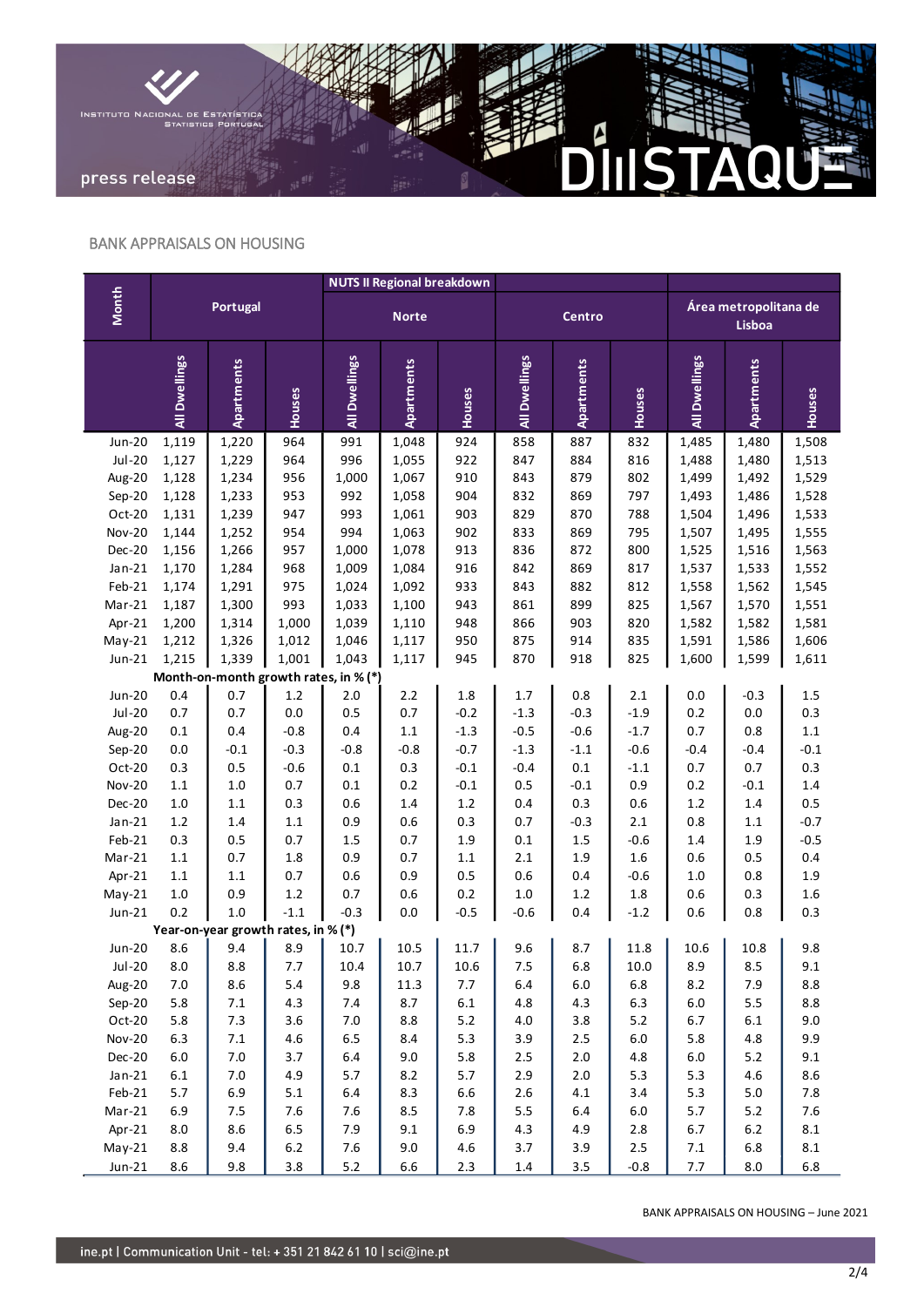

# BANK APPRAISALS ON HOUSING (continued)

|                                       | <b>NUTS II Regional breakdown</b> |                   |            |                |                |                |                                      |                   |            |                                      |                |                |
|---------------------------------------|-----------------------------------|-------------------|------------|----------------|----------------|----------------|--------------------------------------|-------------------|------------|--------------------------------------|----------------|----------------|
| Month                                 |                                   | Alentejo          |            | <b>Algarve</b> |                |                | Região Autónoma dos<br><b>Açores</b> |                   |            | Região Autónoma da<br><b>Madeira</b> |                |                |
|                                       | All Dwellings                     | <b>Apartments</b> | Houses     | All Dwellings  | Apartments     | Houses         | All Dwellings                        | <b>Apartments</b> | Houses     | All Dwellings                        | Apartments     | Houses         |
| <b>Jun-20</b>                         | 843                               | 875               | 818        | 1,551          | 1,531          | 1,646          | 960                                  | 1,181             | 910        | 1,140                                | 1,111          | 1,155          |
| $Jul-20$                              | 829                               | 844               | 822        | 1,532          | 1,530          | 1,539          | 941                                  | 1,152             | 905        | 1,136                                | 1,140          | 1,108          |
| Aug-20                                | 819                               | 844               | 800        | 1,508          | 1,495          | 1,577          | 921                                  | 1,125             | 869        | 1,116                                | 1,138          | 1,082          |
| Sep-20                                | 825                               | 842               | 811        | 1,518          | 1,507          | 1,548          | 927                                  | 1,071             | 889        | 1,148                                | 1,163          | 1,113          |
| Oct-20                                | 826                               | 852               | 804        | 1,550          | 1,535          | 1,607          | 932                                  | 1,163             | 894        | 1,174                                | 1,192          | 1,127          |
| <b>Nov-20</b>                         | 833                               | 855               | 815        | 1,562          | 1,552          | 1,594          | 947                                  | 1,194             | 906        | 1,172                                | 1,185          | 1,146          |
| Dec-20                                | 826                               | 864               | 806        | 1,533          | 1,525          | 1,545          | 945                                  | 1,176             | 904        | 1,182                                | 1,191          | 1,157          |
| $Jan-21$                              | 833                               | 864               | 814        | 1,528          | 1,521          | 1,550          | 938                                  | 1,153             | 887        | 1,167                                | 1,170          | 1,161          |
| Feb-21<br>Mar-21                      | 837<br>859                        | 865<br>870        | 814<br>850 | 1,522<br>1,546 | 1,507<br>1,508 | 1,561<br>1,644 | 933<br>967                           | 1,148<br>1,200    | 874<br>924 | 1,192                                | 1,186          | 1,204<br>1,201 |
| Apr-21                                | 855                               | 853               | 859        | 1,559          | 1,526          | 1,621          | 975                                  | 1,240             | 939        | 1,198<br>1,226                       | 1,197<br>1,232 | 1,215          |
| $May-21$                              | 860                               | 851               | 871        | 1,559          | 1,526          | 1,633          | 971                                  | 1,167             | 929        | 1,216                                | 1,226          | 1,194          |
| $Jun-21$                              | 851                               | 850               | 851        | 1,574          | 1,562          | 1,611          | 967                                  | 1,124             | 913        | 1,210                                | 1,228          | 1,181          |
| Month-on-month growth rates, in % (*) |                                   |                   |            |                |                |                |                                      |                   |            |                                      |                |                |
| <b>Jun-20</b>                         | 1.9                               | 1.3               | 1.6        | 2.6            | 3.6            | 2.1            | 0.3                                  | $-5.5$            | $-0.4$     | $-0.8$                               | $-2.9$         | 0.3            |
| $Jul-20$                              | $-1.7$                            | $-3.5$            | 0.5        | $-1.2$         | $-0.1$         | $-6.5$         | $-2.0$                               | $-2.5$            | $-0.5$     | $-0.4$                               | 2.6            | $-4.1$         |
| Aug-20                                | $-1.2$                            | $0.0\,$           | $-2.7$     | $-1.6$         | $-2.3$         | 2.5            | $-2.1$                               | $-2.3$            | $-4.0$     | $-1.8$                               | $-0.2$         | $-2.3$         |
| Sep-20                                | 0.7                               | $-0.2$            | 1.4        | 0.7            | 0.8            | $-1.8$         | 0.7                                  | $-4.8$            | 2.3        | 2.9                                  | 2.2            | 2.9            |
| Oct-20                                | 0.1                               | 1.2               | $-0.9$     | 2.1            | 1.9            | 3.8            | 0.5                                  | 8.6               | 0.6        | 2.3                                  | 2.5            | 1.3            |
| <b>Nov-20</b>                         | 0.8                               | 0.4               | 1.4        | 0.8            | 1.1            | $-0.8$         | 1.6                                  | 2.7               | 1.3        | $-0.2$                               | $-0.6$         | $1.7\,$        |
| Dec-20                                | $-0.8$                            | 1.1               | $-1.1$     | $-1.9$         | $-1.7$         | $-3.1$         | $-0.2$                               | $-1.5$            | $-0.2$     | 0.9                                  | 0.5            | $1.0\,$        |
| $Jan-21$                              | 0.8                               | $0.0\,$           | 1.0        | $-0.3$         | $-0.3$         | 0.3            | $-0.7$                               | $-2.0$            | $-1.9$     | $-1.3$                               | $-1.8$         | 0.3            |
| Feb-21                                | 0.5                               | $0.1\,$           | 0.0        | $-0.4$         | $-0.9$         | 0.7            | $-0.5$                               | $-0.4$            | $-1.5$     | 2.1                                  | 1.4            | 3.7            |
| Mar-21                                | 2.6                               | 0.6               | 4.4        | 1.6            | $0.1\,$        | 5.3            | 3.6                                  | 4.5               | 5.7        | 0.5                                  | 0.9            | $-0.2$         |
| Apr-21                                | $-0.5$                            | $-2.0$            | 1.1        | 0.8            | 1.2            | $-1.4$         | 0.8                                  | 3.3               | 1.6        | 2.3                                  | 2.9            | 1.2            |
| $May-21$                              | 0.6                               | $-0.2$            | 1.4        | 0.0            | 0.0            | 0.7            | $-0.4$                               | $-5.9$            | $-1.1$     | $-0.8$                               | $-0.5$         | $-1.7$         |
| $Jun-21$                              | $-1.0$                            | $-0.1$            | $-2.3$     | $1.0\,$        | 2.4            | $-1.3$         | $-0.4$                               | $-3.7$            | $-1.7$     | $-0.5$                               | 0.2            | $-1.1$         |
| Year-on-year growth rates, in % (*)   |                                   |                   |            |                |                |                |                                      |                   |            |                                      |                |                |
| Jun-20                                | 3.8                               | 7.4               | 1.0        | 12.8           | 11.0           | 20.2           | 12.4                                 | 15.1              | 11.0       | 6.0                                  | 2.4            | 8.2            |
| $Jul-20$                              | 2.2                               | 1.7               | 2.8        | 9.3            | 10.4           | 6.1            | 10.2                                 | 4.7               | 10.5       | 5.9                                  | 6.3            | 3.2            |
| Aug-20                                | 0.7                               | 2.8               | $-1.1$     | 6.6            | 7.3            | 7.7            | 9.5                                  | $1.5\,$           | 0.8        | $-1.9$                               | $-1.0$         | $-3.3$         |
| $Sep-20$                              | 1.5                               | 3.6               | $-0.4$     | 6.8            | 7.3            | $2.4$          | 7.3                                  | $-2.4$            | 10.0       | 0.3                                  | 1.3            | $-2.3$         |
| $Oct-20$                              | $2.4$                             | 5.7               | $-0.5$     | $7.5\,$        | 8.0            | $6.4\,$        | 4.7                                  | 4.5               | 3.5        | 3.2                                  | 3.7            | $-0.1$         |
| $Nov-20$                              | 2.8                               | $3.4$             | $1.2\,$    | $7.3$          | 7.6            | $4.1\,$        | $4.2\,$                              | 7.3               | $4.0\,$    | 2.9                                  | 4.0            | $0.5\,$        |
| Dec-20                                | $1.0\,$                           | $2.1\,$           | $-0.1$     | 5.8            | $6.1\,$        | $1.5\,$        | $2.2\,$                              | 3.3               | 3.3        | 4.7                                  | 6.3            | 2.3            |
| $Jan-21$                              | $-0.7$                            | $-2.4$            | $0.1\,$    | $5.2$          | 6.5            | $0.4\,$        | $5.0\,$                              | $-0.9$            | 5.3        | 3.4                                  | 3.2            | $5.0\,$        |
| Feb-21                                | 2.3                               | 0.7               | $5.2$      | 3.9            | 4.6            | $1.1\,$        | $4.1\,$                              | $2.4\,$           | 3.1        | 5.1                                  | $1.9\,$        | 10.6           |
| $Mar-21$                              | 6.8                               | $1.3\,$           | 10.8       | $4.2\,$        | $4.0\,$        | $5.1$          | 6.3                                  | 5.4               | 8.3        | 4.4                                  | $2.4\,$        | 9.1            |
| Apr-21                                | 6.6                               | $-0.6$            | 12.6       | $5.2\,$        | $5.7\,$        | $1.2\,$        | 3.6                                  | 8.0               | 7.3        | $6.2\,$                              | $5.7\,$        | 5.9            |
| $May-21$                              | $4.0\,$                           | $-1.5$            | 8.2        | $3.1\,$        | 3.2            | $1.3\,$        | $1.5\,$                              | $-6.6$            | $1.6\,$    | 5.8                                  | 7.2            | 3.7            |
| $Jun-21$                              | 0.9                               | $-2.9$            | 4.0        | $1.5\,$        | $2.0\,$        | $-2.1$         | 0.7                                  | $-4.8$            | 0.3        | $6.1\,$                              | 10.5           | 2.3            |

(\*) For a definition of the growth rates, see the explanatory notes at the end of this Press release.

BANK APPRAISALS ON HOUSING – June 2021